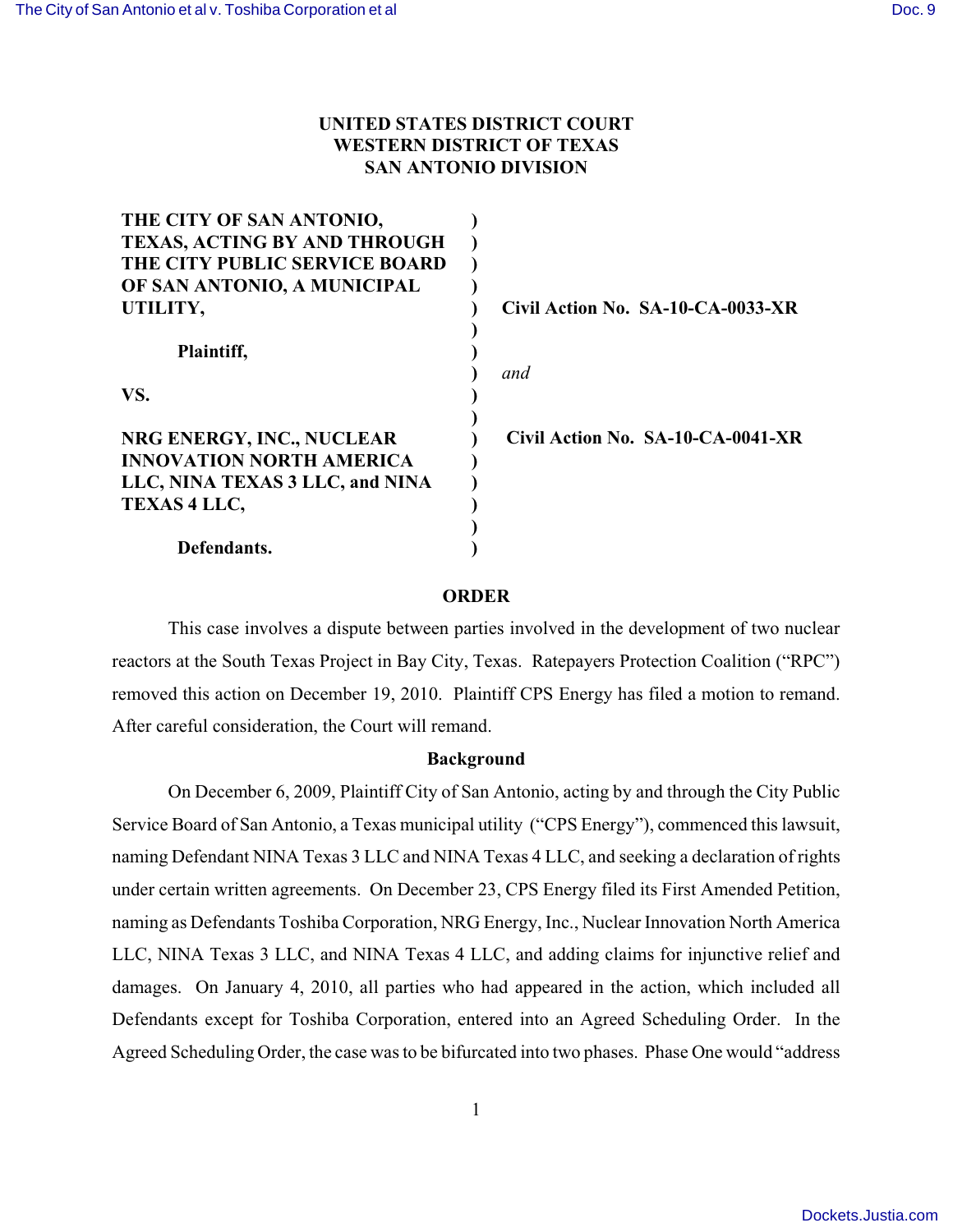the requests of Plaintiff and NINA Texas 3 LLC and NINA Texas 4 LLC ('the NINA Texas Defendants') for declaratory relief and, in particular, the status of a party's rights upon withdrawal, including but not limited to: a) partition by sale, b) cancellation of the Project, and c) forfeiture of rights and interests to the Project." Phase Two would address "all other claims and defenses," including the claims for damages and injunctive relief. Under the Agreed Scheduling Order, Phase One discovery was expedited (concluding on January 22, 2010), and trial was specially set for January 25, 2010. The Third Amended Petition, filed January 6, 2010, is the live pleading.

On January 11, 2010, the RPC filed a Plea in Intervention in the state court action and, that same day, CPS Energy filed a motion to strike the plea in intervention. The plea in intervention asserted claims for fraud and violations of the Texas Constitution. The Honorable State District Judge Michael Peden held an emergency hearing on January 12, and granted RPC's request for additional time to submit briefing.

On January 15, with the consent of all defendants, Toshiba removed this case pursuant to 9 U.S.C.  $\S$  205<sup>1</sup> and 28 U.S.C.  $\S$  1446, asserting that Plaintiff's claims against it related to an arbitration agreement under the Convention on the Recognition and Enforcement of Foreign Arbitral Awards. In response to Toshiba's Notice of Removal, Plaintiff CPS Energy voluntarily dismissed its claims against Toshiba without prejudice, and filed an Emergency Motion to Remand. On January 18 (a federal holiday), this Court issued an order remanding the case to state court.

On January 19, 2010, RPC filed a First Amended Petition in Intervention (file stamped 8:24 a.m.), in which it added a claim under the United States Constitution. The Amended Plea in Intervention alleges that CPS Energy "conspired to manipulate" the public discussion about the nuclear generators and violated voters' First Amendment right to freedom of speech. Specifically, RPC alleges:

 $<sup>1</sup>$  "Where the subject matter of an action or proceeding pending in a State court relates to an</sup> arbitration agreement or award falling under the Convention [on the Recognition and Enforcement of Foreign Arbitral Awards], the defendant or the defendants may, at any time before the trial thereof, remove such action or proceeding to the district court of the United States for the district and division embracing the place where the action or proceeding is pending. The procedure for removal of causes otherwise provided by law shall apply, except that the ground for removal provided in this section need not appear on the face of the complaint but may be shown in the petition for removal." 9 U.S.C. § 205.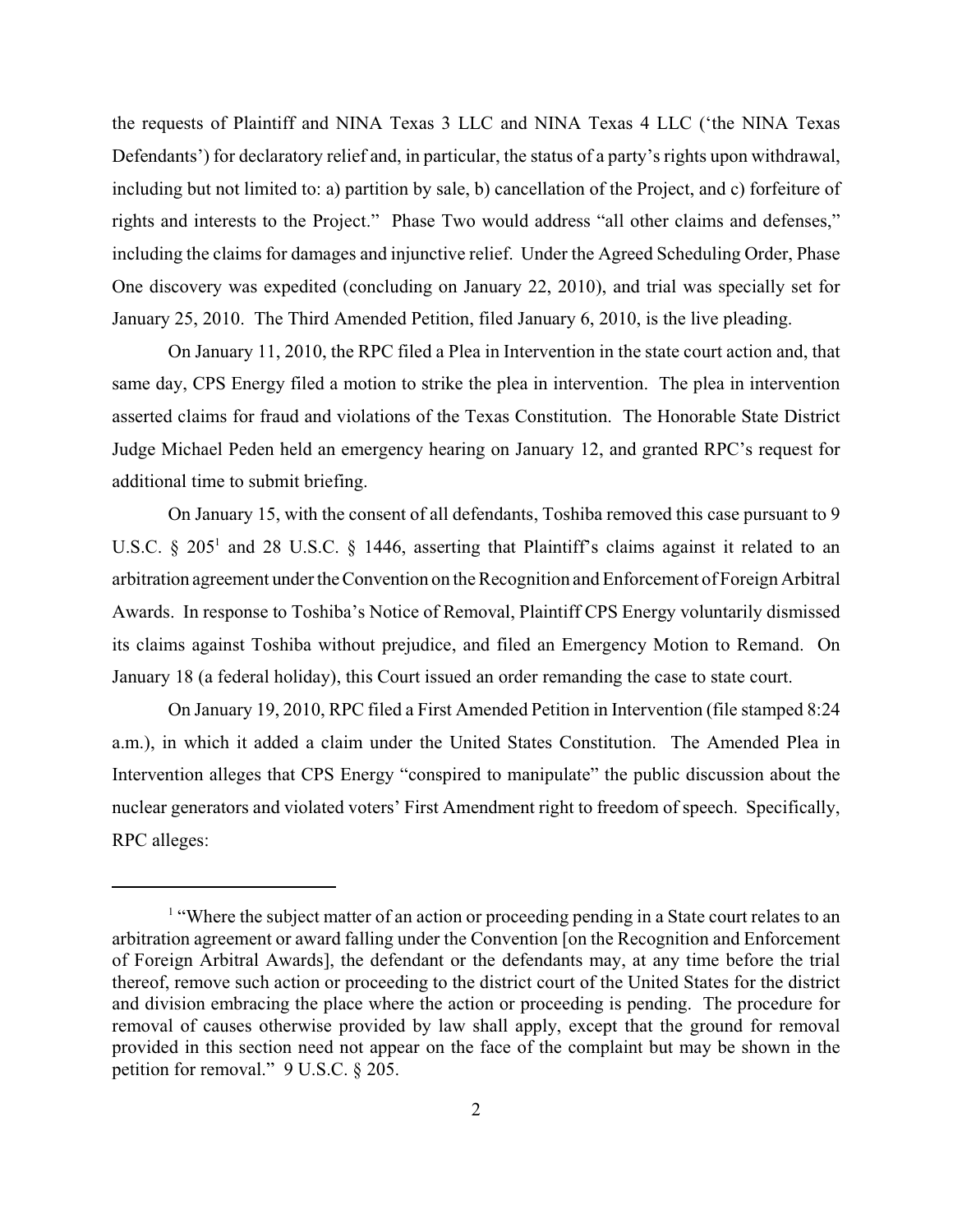Intervenor's First Amendment claim originates in a public discussion that the voters of San Antonio engaged in on whether the City of San Antonio should commit financial resources to the construction of two nuclear generators. Intervenors allege that CPS Energy conspired to manipulate that public discussion to produce a commitment to the nuclear option. Intervenors argue that the alleged manipulation denied the voters their First Amendment right to have an informed dialog and a decision by their elected representatives based on accurate information.

First Am. Pet. ¶ 85. At approximately 8:40 a.m., Judge Peden signed an order granting Plaintiff CPS Energy's motion to strike RPC's plea in intervention. That same day, RPC filed a notice of removal at 10:07 a.m., which was docketed as case number SA:10-CV-33. Although the exact time that the Clerk of this Court mailed the certified copy of the remand order is unknown, the docket entry concerning the mailing occurred at 10:53 a.m. Later in the day, RPC filed a second removal, which was docketed as case number SA:10-CV-41. Therein, RPC asserted that Judge Peden's order striking the plea in intervention was entered before the Clerk mailed the certified copy of the remand order, and thus before he regained jurisdiction in the case.<sup>2</sup>

On January 20, 2010, Plaintiff CPS Energy filed an Emergency Motion to Remand. This Court held a hearing at which all parties appeared. Defendants asserted at the hearing that they consent to the removals by RPC. Defendants also asserted that Judge Peden's action striking the plea in intervention was likely void because it was taken before this Court's Clerk mailed the certified copy of the remand order. The Court requested further briefing concerning the propriety of RPC's removal.

#### **Analysis**

RPC removes this action under 28 U.S.C. § 1441(b), asserting federal question jurisdiction under 28 U.S.C. § 1331. RPC asserts that this Court would have original jurisdiction over this case because its Amended Plea in Intervention asserts a claim under the First Amendment.

Plaintiff CPS Energy moves to remand, citing substantive and procedural deficiencies in the removal. CPS argues that the plaintiff's well-pleaded complaint must provide the basis for removal,

 $2$  The Fifth Circuit and the Texas Supreme Court agree that the transfer of jurisdiction occurs when the clerk mails the certified copy of the remand order to the state court pursuant to 28 U.S.C. § 1447(c). *Arnold v. Garlock*, 278 F.3d 426, 437-38 (5th Cir. 2001); *Quaestor Investments v. State of Chiapas*, 997 S.W.2d 226, 228-29 (Tex. 1999).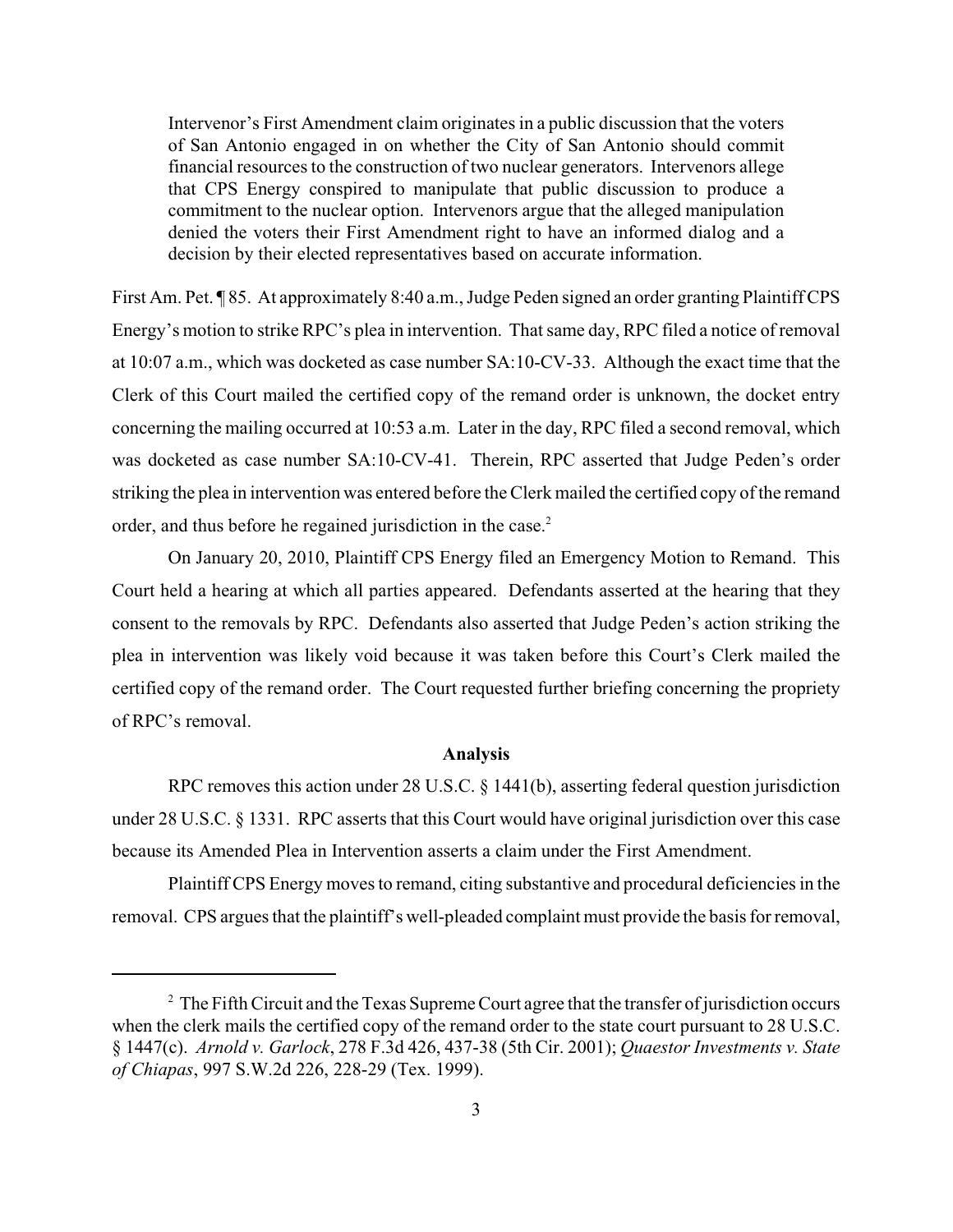and the intervenor's pleadings cannot do so. CPS further argues that RPC's plea in intervention was struck by Judge Peden before it effected removal, and thus, as a nonparty, it could not remove the case.

The Court notes that, because a motion to remand has been filed, it may remand on any appropriate basis, even though not raised by the motion for remand. *Shexnayder v. Entergy Louisiana, Inc.*, 394 F.3d 280, 285 (5th Cir. 2004). However, Plaintiff CPS has raised the argument that RPC improperly removed based on its own alleged federal claim as a basis for remand, and the Court agrees with this argument.

The right to remove a case from a state to a federal court is purely statutory and its scope and the terms of its availability therefore are entirely dependent on acts of Congress. WRIGHT  $\&$ MILLER, FED. PRAC. & PRO. § 3721. The current statute, which is captioned "Actions removable" generally," provides in relevant part:

(a) Except as otherwise expressly provided by Act of Congress, any civil action brought in a State court of which the district courts of the United States have original jurisdiction, may be removed by the defendant or the defendants, to the district court of the United States for the district and division embracing the place where such action is pending. For purposes of removal under this chapter, the citizenship of defendants sued under fictitious names shall be disregarded.

(b) Any civil action of which the district courts have original jurisdiction founded on a claim or right arising under the Constitution, treaties or laws of the United States shall be removable without regard to the citizenship or residence of the parties. Any other such action shall be removable only if none of the parties in interest properly joined and served as defendants is a citizen of the State in which such action is brought.

(c) Whenever a separate and independent claim or cause of action within the jurisdiction conferred by section 1331 of this title is joined with one or more otherwise non-removable claims or causes of action, the entire case may be removed and the district court may determine all issues therein, or, in its discretion, may remand all matters in which State law predominates.

28 U.S.C. 1441.

Though not cited as a basis for removal by RPC, the Defendants assert that this case is removable pursuant to § 1441(c) because RPC's First Amendment claim against CPS Energy is a "separate and independent claim or cause of action" that is within the federal-question subject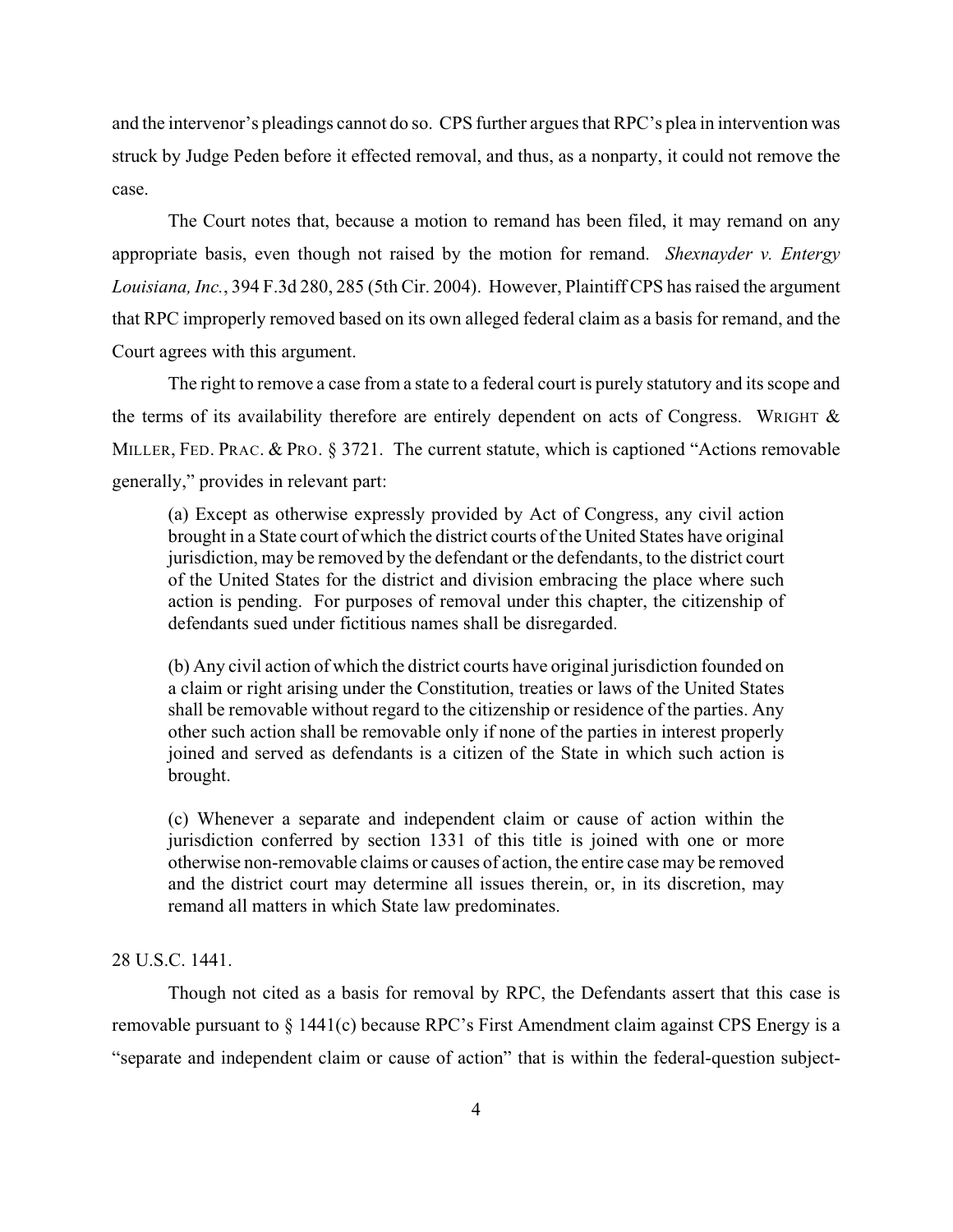matter jurisdiction conferred by section 1331.<sup>3</sup> Defendants argue that RPC's status as an intervenor should not preclude removal, "particularly given its proper alignment as both third-party plaintiff and defendant in this case."<sup>4</sup>

This case presents a number of difficult questions. However, the Court finds that the answer (so far as the propriety of removal is concerned) is relatively simple: Regardless of whether RPC is an intervenor or an original party, or a defendant or a plaintiff, it cannot remove based upon its own claim. Just as any ordinary plaintiff or defendant cannot remove based upon its own pleading, neither can an intervenor.

Though RPC and the Defendants assert that RPC is most properly aligned with Defendants, it is not a defendant for purposes of removal under  $\S$  1441. Section 1441(a) and section 1446(a) limit the right to remove to defendants. 28 U.S.C. § 1441(a) ("any civil action brought in a State court of which the district courts of the United States have original jurisdiction, may be removed *by the defendant or the defendants*"); § 1446(a) ("A defendant or defendants desiring to remove any civil action or criminal prosecution from a State court shall file in the district court ...."). Further, as noted by Wright & Miller, "[t]he right to remove is further limited by the basic principle that defendants may remove only on the basis of claims brought against them and not on the basis of counterclaims, cross-claims, or defenses asserted by them." WRIGHT  $&$  MILLER, FED. PRAC.  $&$  PRO. § 3730. In this case, RPC intervened, asserted a federal constitutional claim against the Plaintiff CPS Energy, and then sought removal based on its own claim. If a defendant could not remove based on its own counterclaim, then neither can an intervenor aligned as a defendant.

The fact that the Fifth Circuit permits removal of third-party claims under  $\S 1441(c)$  does not change this result. The Fifth Circuit has consistently taken a minority position in permitting such removals, holding that "the language of the statute does not require only those causes of action

<sup>&</sup>lt;sup>3</sup> The Court notes that, in cases removed under  $\S$  1441(c), the statute gives the court discretion to remand all matters in which state law predominates, and thus even if the Court retained RPC's claims, it could exercise its discretion to remand all the original claims between CPS and Defendants to state court.

 $\rm^4$  The Court notes that, at the hearing, the parties appeared to agree that RPC is most aligned with the Defendants, even though it is only bringing claims (primarily against Plaintiff CPS Energy) and has no claims asserted against it.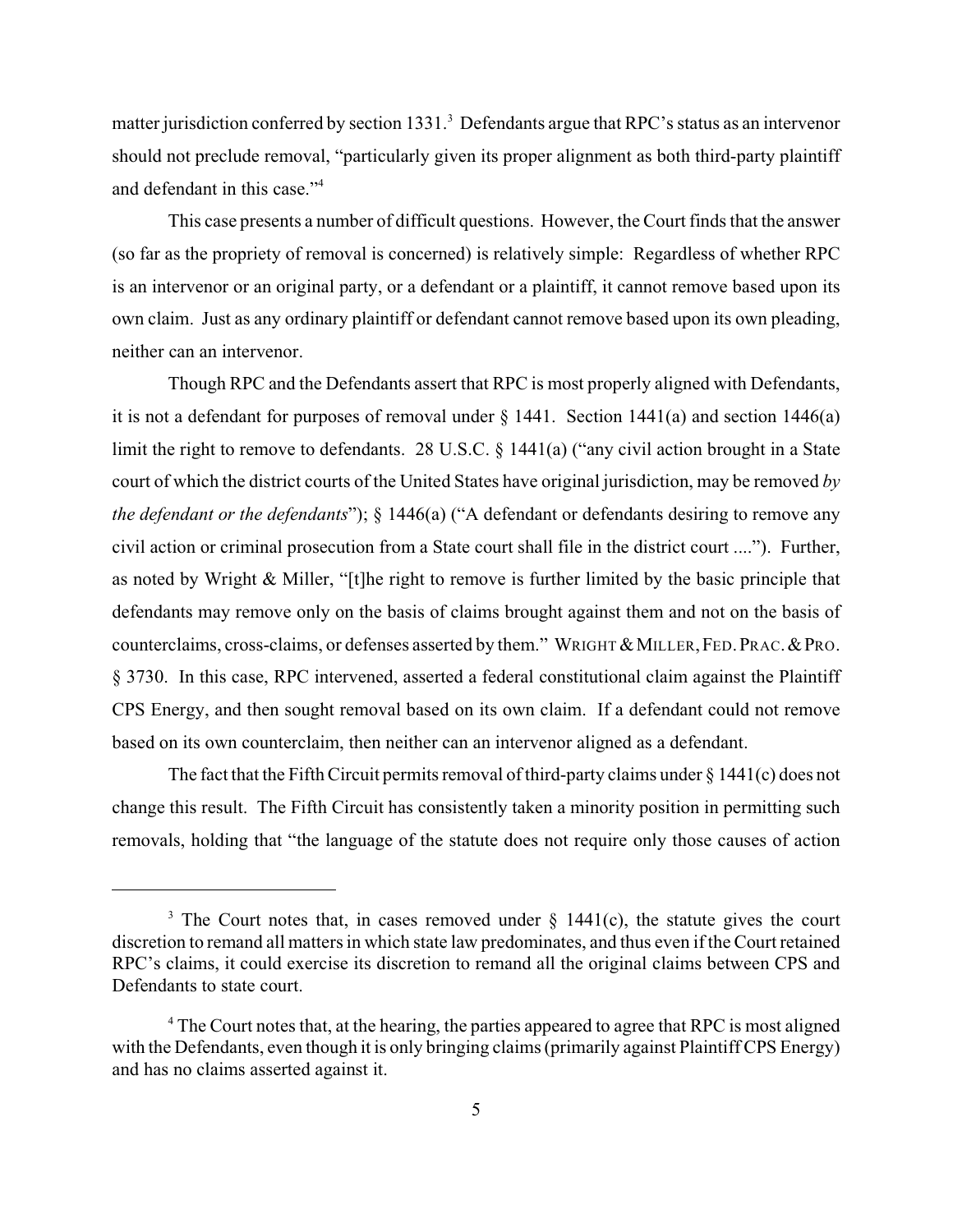joined by the original plaintiff to form the basis of removal" and "[i]f the third party complaint states a separate and independent claim which if sued upon alone could have been brought properly in federal court, there should be no bar to removal." *Carl Heck Engineers v. Maryland Case. Co.*, 622 F.3d 133, 136 (5th Cir. 1998). The basis for permitting such removals is that the third-party claim would be removable if sued upon alone and it would be unfair to deny removal of a claim that could be independently adjudicated in federal court simply because it is tied to the nonremovable claim. The Court further noted that the removal was particularly justified because the district court could "sever the third-party action and remand the main claim to state court so that removal does not defeat plaintiff's choice of forum." *Id.*

However, in *Carl Heck* and other Fifth Circuit cases permitting removal of third-party claims,<sup>5</sup> it was the third-party defendant, not the third-party plaintiff, who removed the claims, in accord with the statutory requirement that only a defendant may remove. Recognizing this, the Fifth Circuit has expressly noted that "[w]hile a third-party defendant may remove a case to federal court based on the third-party claim, a defendant/third-party plaintiff may not." *Metro Ford Truck Sales v. Ford Motor Co.*, 145 F.3d 320, 327 & n.22 (5th Cir. 1998) (citing *Carl Heck*). The Court noted that, in a § 1441 removal, it is insufficient that a federal question has been raised as a matter of defense or as a counterclaim, and similarly, "[t]he third-party claim, like a defense or counterclaim, is a pleading by the defendant." Thus, just as a plaintiff or a defendant cannot remove on the basis of a federal claim asserted in its own pleading, a third-party plaintiff or a cross-claimant cannot remove on the basis of a federal claim asserted in its own pleading.<sup>6</sup> The fact that RPC claims

*See, e.g.*, *Jones v. Petty-Ray Geophysical Geosource, Inc.*, 954 F.2d 1061 (5th Cir. 1992). <sup>5</sup> In *State of Texas v. Walker*, 142 F.3d 813 (5th Cir. 1998), the Fifth Circuit extended *Carl Heck* to permit removal under § 1441(c) by counter-*defendants* who were not parties to the case before the federal claim against them was asserted.

 $\delta$  The Court takes a brief moment to address Defendant's citation to the case *Armstrong v. Capshaw, Goss & Bowers, LLP*, 404 F.3d 933 (5th Cir. 2005), which Defendants assert contains an "implicit holding" that an intervenor may remove based upon his own claims in intervention. In that case, the pro se plaintiff Armstrong intervened in a legal malpractice action while it was administratively closed in state court, removed the case to federal court, and then moved to amend his complaint in intervention. The district court denied the motion, Armstrong appealed, and the Fifth Circuit affirmed, finding that Armstrong did not meet the federal standards for intervention of right. The question before the Fifth Circuit was whether the district court erred in refusing to allow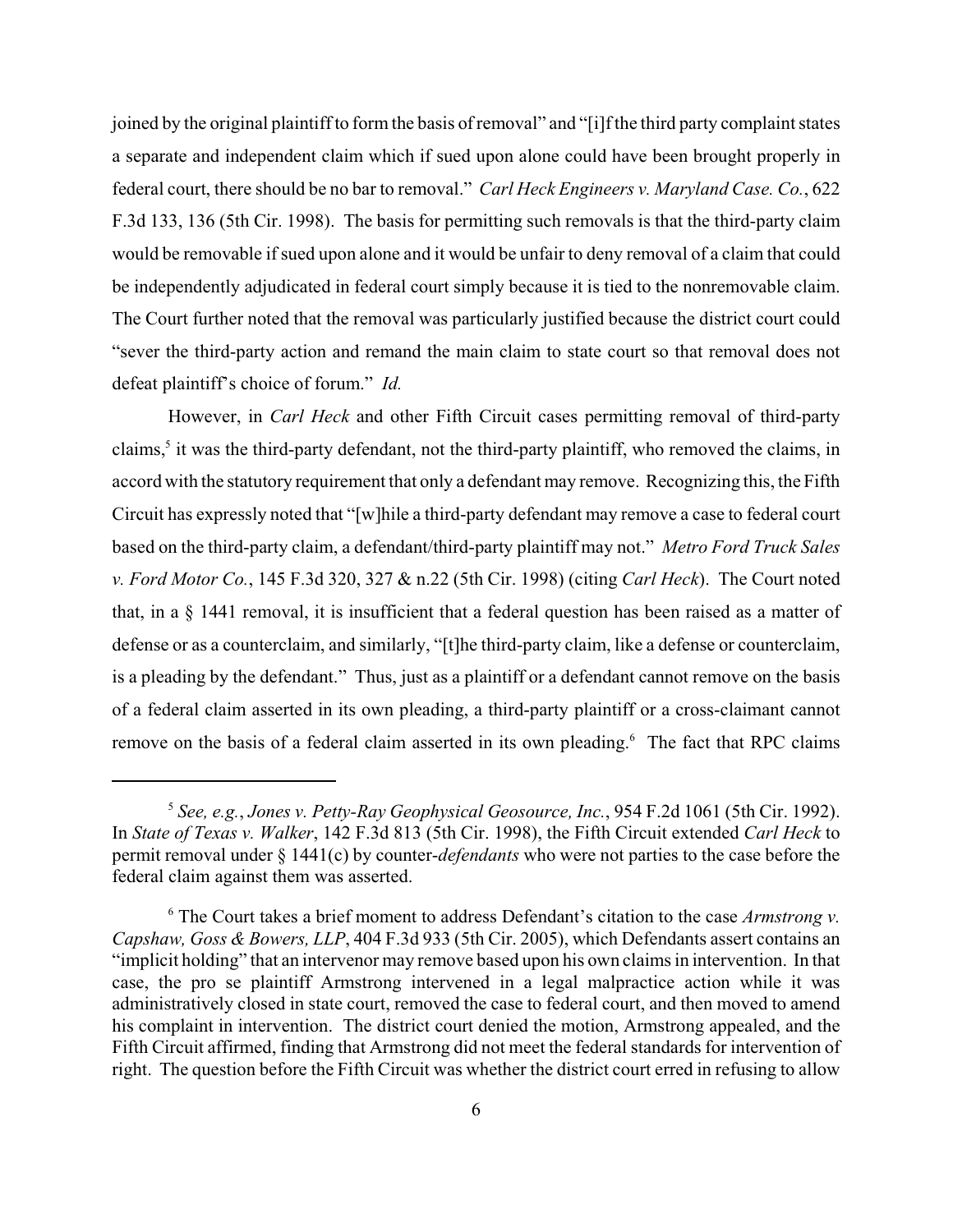alignment with the defendants does not allow it to remove based on its own claim.

Moreover, lest one of the other Defendants attempt to remove on the basis of RPC's First Amendment claim, the Court notes that this removal would also fail. As noted by Wright & Miller, "[a]mong the matters relating to the procedure for removing cases under Section 1441(c) that are uncontroversial are that all, but only, *the defendants to the federal claims that anchor the removal must join in the removal notice*." WRIGHT & MILLER, FED. PRAC. & PRO. § 3722.3 (emphasis added). CPS Energy, the only defendant to the federal claim that anchors the removal, unquestionably does not consent to the removal.

### **Plaintiff's Request for Sanctions**

Plaintiff moves for sanctions against RPC because it improperly removed the case "based on its own alleged claim of federal question" and because it removed after it was stricken as a party in the underlying case. An order remanding the case may require payment of just costs and any

Armstrong to remain as an intervenor in the removed action. *Id.* at 936. Apparently because the Fifth Circuit did not raise the issue of subject-matter jurisdiction, Defendants believe that the Fifth Circuit approved the removal. However, the Court does not agree that this may be inferred.

In the Fifth Circuit, a district court may *sua sponte* remand only if it lacks subject-matter jurisdiction over the removed action, and the Fifth Circuit has construed that to mean that a district court may *sua sponte* remand only if the district court would not have had jurisdiction had the case been originally filed in federal court. *See, e.g.*, *Williams v. AC Spark Plugs*, 985 F.2d 783, 787 (5th Cir. 1993); *In re Allstate*, 8 F.3d 219 (5th Cir. 1993). A procedural defect is any defect that does not go to the question whether the case originally could have been brought in federal district court, and all procedural defects must be raised by a timely motion to remand or they are waived. No motion to remand was filed in *Armstrong*. Thus, so long as the case removed to federal court by the intervenor presented a basis for original jurisdiction (diversity or federal question), even if the intervenor removed based on his own claims, the defect would have been a waivable procedural defect, not a bar to the court's exercise of subject-matter jurisdiction.

Further, to the extent CPS attempts to rely on *Schexnayder v. Entergy*, 394 F.3d 280 (5th Cir. 2004), that reliance is also misplaced. Fear Farm intervened in the case in state court and asserted a federal claim against Entergy. Entergy removed the case, based on the newly asserted federal claim against it. Plaintiff Schexnayder moved to remand. The district court remanded in *Schexnayder* on two grounds – it found the removal untimely and it rejected Entergy's argument that it could base the removal petition on Fear Farm's intervening federal claims (which the Fifth Circuit characterizing as a finding of lack of subject-matter jurisdiction). Under section 1447(d), the district court's grounds for remand were unreviewable by the Fifth Circuit; the Fifth Circuit simply held that the court could remand on an allowable basis under section 1447(c), of which lack of subject-matter jurisdiction is one. It did not hold that the district court correctly found that it lacked subject-matter jurisdiction, as such a holding was precluded under section 1447(d).